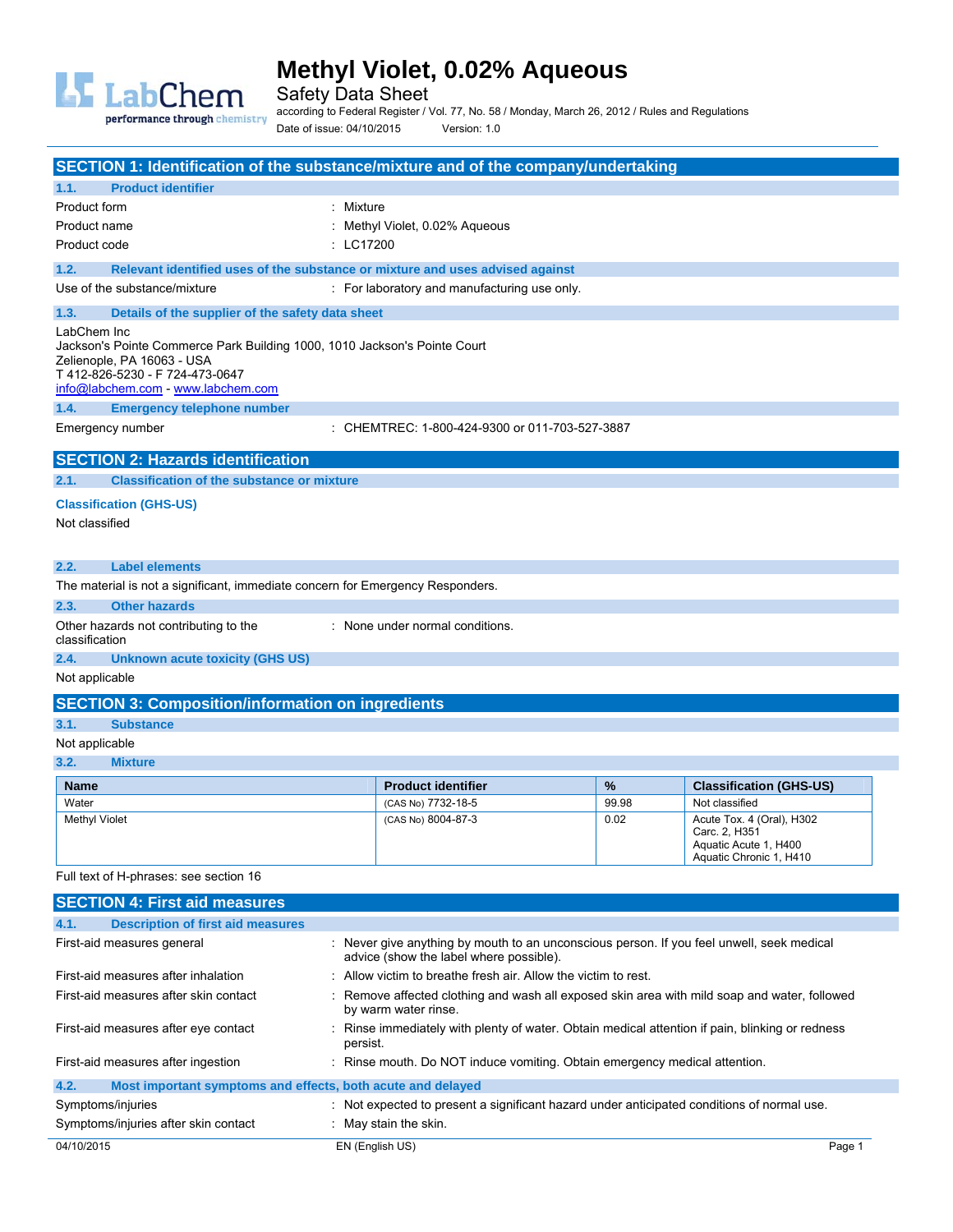Safety Data Sheet

according to Federal Register / Vol. 77, No. 58 / Monday, March 26, 2012 / Rules and Regulations

| Indication of any immediate medical attention and special treatment needed<br>4.3. |                                               |                                                                                                                                                                                                     |  |
|------------------------------------------------------------------------------------|-----------------------------------------------|-----------------------------------------------------------------------------------------------------------------------------------------------------------------------------------------------------|--|
| Obtain medical assistance.                                                         |                                               |                                                                                                                                                                                                     |  |
|                                                                                    | <b>SECTION 5: Firefighting measures</b>       |                                                                                                                                                                                                     |  |
| 5.1.                                                                               | <b>Extinguishing media</b>                    |                                                                                                                                                                                                     |  |
|                                                                                    | Suitable extinguishing media                  | : Foam. Dry powder. Carbon dioxide. Water spray. Sand.                                                                                                                                              |  |
|                                                                                    | Unsuitable extinguishing media                | : Do not use a heavy water stream.                                                                                                                                                                  |  |
| 5.2.                                                                               |                                               | Special hazards arising from the substance or mixture                                                                                                                                               |  |
|                                                                                    | No additional information available           |                                                                                                                                                                                                     |  |
| 5.3.                                                                               | <b>Advice for firefighters</b>                |                                                                                                                                                                                                     |  |
|                                                                                    | Firefighting instructions                     | : Use water spray or fog for cooling exposed containers. Exercise caution when fighting any<br>chemical fire. Prevent fire-fighting water from entering environment.                                |  |
|                                                                                    | Protection during firefighting                | : Do not enter fire area without proper protective equipment, including respiratory protection.                                                                                                     |  |
|                                                                                    | <b>SECTION 6: Accidental release measures</b> |                                                                                                                                                                                                     |  |
| 6.1.                                                                               |                                               | Personal precautions, protective equipment and emergency procedures                                                                                                                                 |  |
| 6.1.1.                                                                             | For non-emergency personnel                   |                                                                                                                                                                                                     |  |
|                                                                                    | Protective equipment                          | : Safety glasses. Gloves.                                                                                                                                                                           |  |
|                                                                                    | Emergency procedures                          | Evacuate unnecessary personnel.                                                                                                                                                                     |  |
| 6.1.2.                                                                             | For emergency responders                      |                                                                                                                                                                                                     |  |
|                                                                                    | Protective equipment                          | : Equip cleanup crew with proper protection.                                                                                                                                                        |  |
|                                                                                    | <b>Emergency procedures</b>                   | : Ventilate area.                                                                                                                                                                                   |  |
| 6.2.                                                                               | <b>Environmental precautions</b>              |                                                                                                                                                                                                     |  |
|                                                                                    |                                               | Prevent entry to sewers and public waters. Notify authorities if liquid enters sewers or public waters.                                                                                             |  |
| 6.3.                                                                               |                                               | Methods and material for containment and cleaning up                                                                                                                                                |  |
|                                                                                    | Methods for cleaning up                       | : Soak up spills with inert solids, such as clay or diatomaceous earth as soon as possible. Collect<br>spillage. Store away from other materials.                                                   |  |
| 6.4.                                                                               | <b>Reference to other sections</b>            |                                                                                                                                                                                                     |  |
|                                                                                    |                                               | See Heading 8. Exposure controls and personal protection.                                                                                                                                           |  |
|                                                                                    | <b>SECTION 7: Handling and storage</b>        |                                                                                                                                                                                                     |  |
| 7.1.                                                                               | <b>Precautions for safe handling</b>          |                                                                                                                                                                                                     |  |
|                                                                                    | Precautions for safe handling                 | Wash hands and other exposed areas with mild soap and water before eating, drinking or<br>smoking and when leaving work. Provide good ventilation in process area to prevent formation<br>of vapor. |  |
| 7.2.                                                                               |                                               | Conditions for safe storage, including any incompatibilities                                                                                                                                        |  |
|                                                                                    | Storage conditions                            | Keep container closed when not in use.                                                                                                                                                              |  |
|                                                                                    | Incompatible products                         | Strong oxidizers.                                                                                                                                                                                   |  |
|                                                                                    | Incompatible materials                        | Sources of ignition. Direct sunlight.                                                                                                                                                               |  |
| <b>Specific end use(s)</b><br>7.3.<br>No additional information available          |                                               |                                                                                                                                                                                                     |  |
|                                                                                    |                                               |                                                                                                                                                                                                     |  |
| 8.1.                                                                               | <b>Control parameters</b>                     | <b>SECTION 8: Exposure controls/personal protection</b>                                                                                                                                             |  |
|                                                                                    | Methyl Violet, 0.02% Aqueous                  |                                                                                                                                                                                                     |  |
| ACGIH                                                                              |                                               | Not applicable                                                                                                                                                                                      |  |
| OSHA                                                                               |                                               | Not applicable                                                                                                                                                                                      |  |
| <b>Methyl Violet (8004-87-3)</b>                                                   |                                               |                                                                                                                                                                                                     |  |
| <b>ACGIH</b>                                                                       |                                               | Not applicable                                                                                                                                                                                      |  |
| <b>OSHA</b>                                                                        |                                               | Not applicable                                                                                                                                                                                      |  |

| ັບບ: ທ່າ          | <b>TYOT applicable</b> |     |
|-------------------|------------------------|-----|
| Water (7732-18-5) |                        |     |
| ACGIH             | Not applicable         |     |
| 04/10/2015        | EN (English US)        | 2/1 |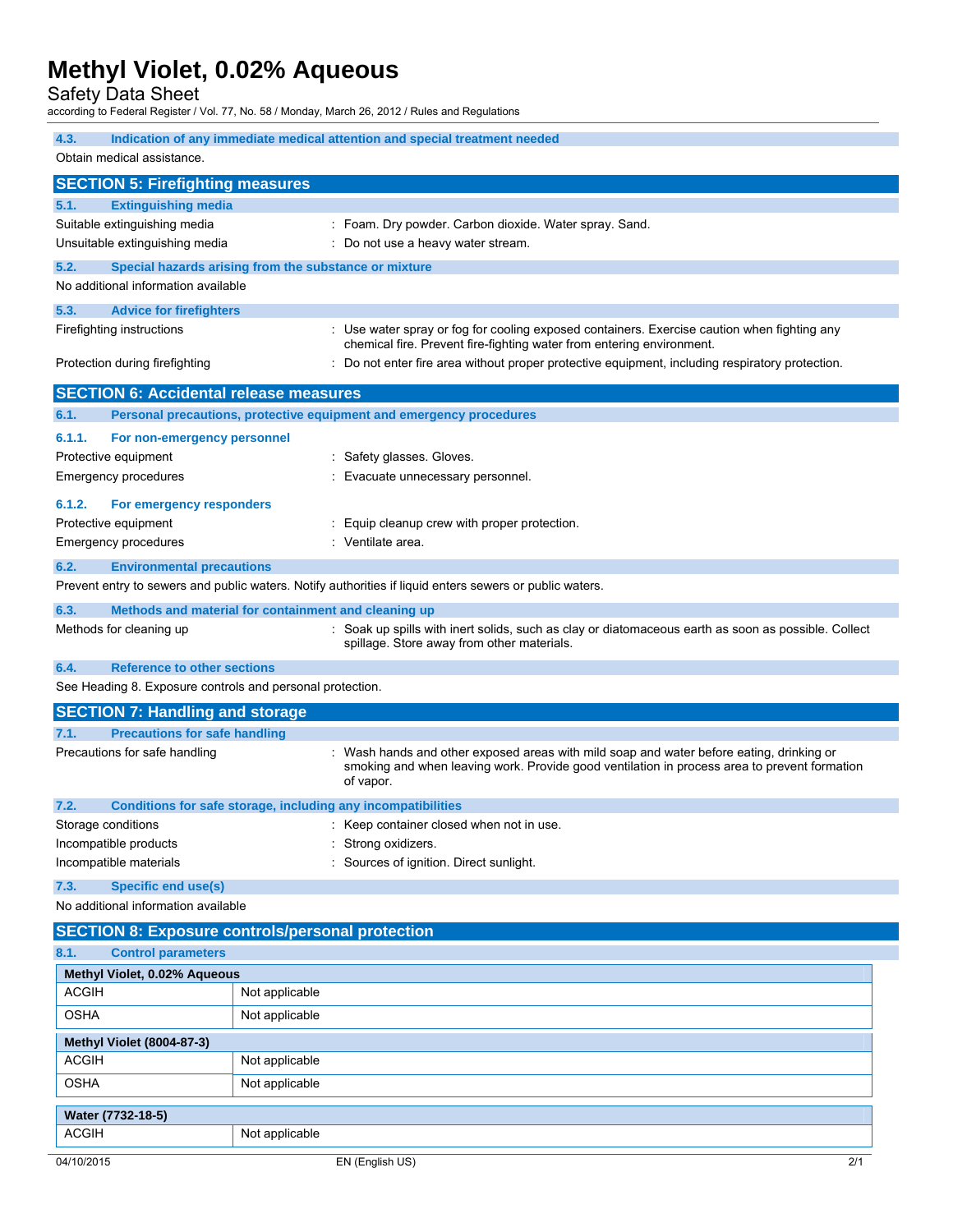### Safety Data Sheet

|                                                    | ccording to Federal Register / Vol. 77, No. 58 / Monday, March 26, 2012 / Rules and Regulations          |
|----------------------------------------------------|----------------------------------------------------------------------------------------------------------|
| Water (7732-18-5)                                  |                                                                                                          |
| <b>OSHA</b>                                        | Not applicable                                                                                           |
|                                                    |                                                                                                          |
| <b>Exposure controls</b><br>8.2.                   |                                                                                                          |
| Appropriate engineering controls                   | Emergency eye wash fountains should be available in the immediate vicinity of any potential<br>exposure. |
| Personal protective equipment                      | : Avoid all unnecessary exposure.                                                                        |
| Hand protection                                    | Wear protective gloves.                                                                                  |
| Eye protection                                     | Chemical goggles or safety glasses.                                                                      |
| Respiratory protection                             | Wear appropriate mask.                                                                                   |
| Other information                                  | Do not eat, drink or smoke during use.                                                                   |
| <b>SECTION 9: Physical and chemical properties</b> |                                                                                                          |
| 9.1.                                               | Information on basic physical and chemical properties                                                    |
| Physical state                                     | : Liquid                                                                                                 |
| Color                                              | : Purple                                                                                                 |
| Odor                                               | None.                                                                                                    |
| Odor threshold                                     | No data available                                                                                        |
| pН                                                 | No data available                                                                                        |
| Melting point                                      | No data available                                                                                        |
| Freezing point                                     | No data available                                                                                        |
| Boiling point                                      | No data available                                                                                        |
| Flash point                                        | No data available                                                                                        |
| Relative evaporation rate (butyl acetate=1)        | No data available                                                                                        |
| Flammability (solid, gas)                          | No data available                                                                                        |
| <b>Explosion limits</b>                            | No data available                                                                                        |
| Explosive properties                               | No data available                                                                                        |
| Oxidizing properties                               | No data available                                                                                        |
| Vapor pressure                                     | No data available                                                                                        |
| Relative density                                   | No data available                                                                                        |
| Relative vapor density at 20 °C                    | No data available                                                                                        |
| Specific gravity / density                         | 1 g/ml                                                                                                   |
| Solubility                                         | Soluble in water.                                                                                        |
| Log Pow                                            | No data available                                                                                        |
| Log Kow                                            | : No data available                                                                                      |
| Auto-ignition temperature                          | No data available                                                                                        |
| Decomposition temperature                          | No data available                                                                                        |
| Viscosity                                          | No data available                                                                                        |
| Viscosity, kinematic                               | No data available                                                                                        |
| Viscosity, dynamic                                 | No data available                                                                                        |
| <b>Other information</b><br>9.2.                   |                                                                                                          |
| No additional information available                |                                                                                                          |

|                                                      | <b>SECTION 10: Stability and reactivity</b> |     |  |  |
|------------------------------------------------------|---------------------------------------------|-----|--|--|
| 10.1.                                                | <b>Reactivity</b>                           |     |  |  |
|                                                      | No additional information available         |     |  |  |
| 10.2.                                                | <b>Chemical stability</b>                   |     |  |  |
|                                                      | Stable under normal conditions.             |     |  |  |
| 10.3.                                                | <b>Possibility of hazardous reactions</b>   |     |  |  |
| Not established.                                     |                                             |     |  |  |
| 10.4.                                                | <b>Conditions to avoid</b>                  |     |  |  |
| Direct sunlight. Extremely high or low temperatures. |                                             |     |  |  |
| 04/10/2015                                           | EN (English US)                             | 3/1 |  |  |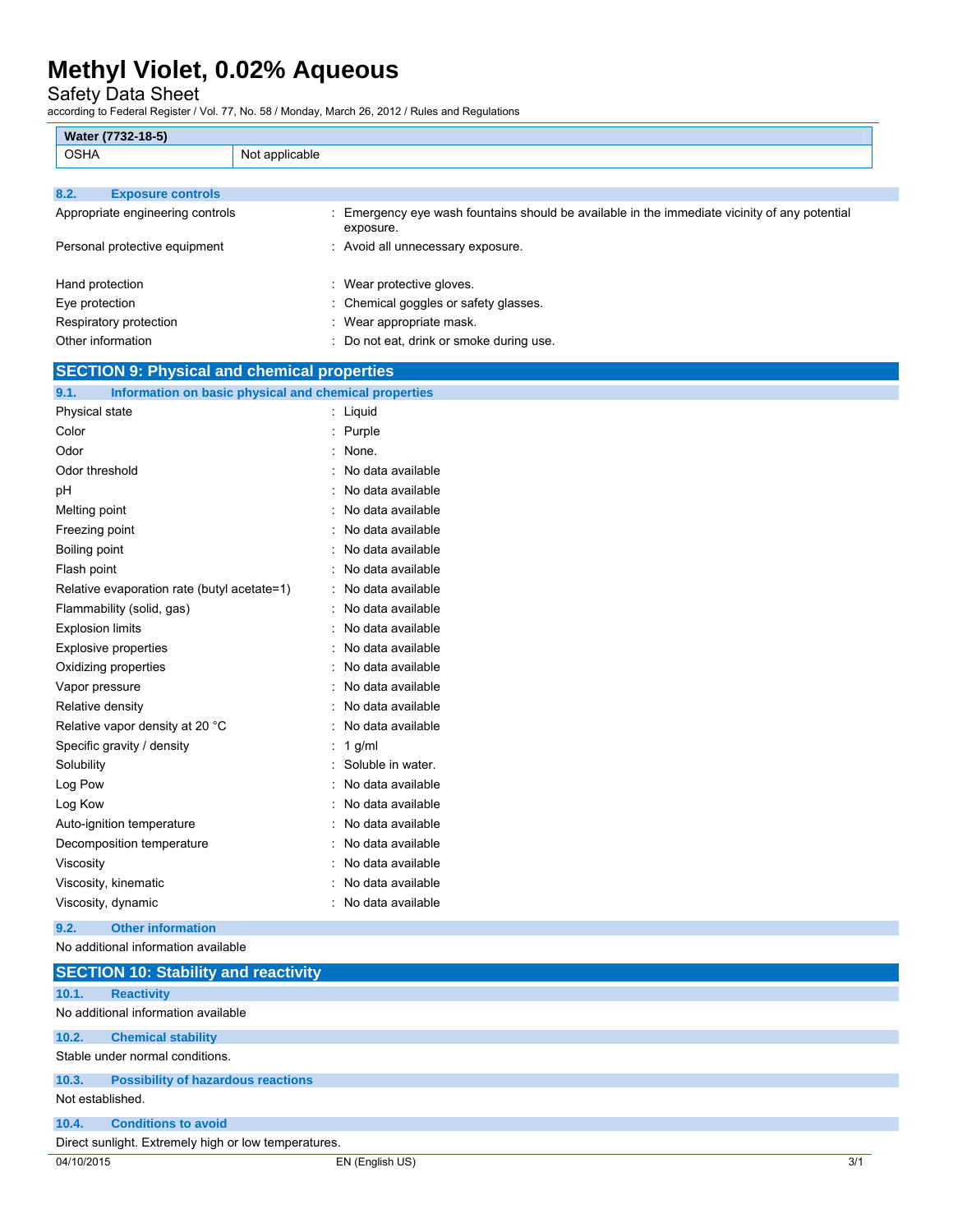Safety Data Sheet

according to Federal Register / Vol. 77, No. 58 / Monday, March 26, 2012 / Rules and Regulations

| 10.5.                            | Incompatible materials                       |  |
|----------------------------------|----------------------------------------------|--|
| Strong oxidizers.                |                                              |  |
| 10.6.                            | <b>Hazardous decomposition products</b>      |  |
| Carbon monoxide, Carbon dioxide. |                                              |  |
|                                  | <b>SECTION 11: Toxicological information</b> |  |
| 11.1.                            | Information on toxicological effects         |  |

| Acute toxicity                                         | : Not classified                                                    |
|--------------------------------------------------------|---------------------------------------------------------------------|
| <b>Methyl Violet (8004-87-3)</b>                       |                                                                     |
| LD50 oral rat                                          | 413 mg/kg                                                           |
| ATE US (oral)                                          | 413.000 mg/kg body weight                                           |
| Water (7732-18-5)                                      |                                                                     |
| LD50 oral rat                                          | $\geq 90000$ mg/kg                                                  |
| ATE US (oral)                                          | 90000.000 mg/kg body weight                                         |
| Skin corrosion/irritation                              | : Not classified                                                    |
| Serious eye damage/irritation                          | : Not classified                                                    |
| Respiratory or skin sensitization                      | : Not classified                                                    |
| Germ cell mutagenicity                                 | : Not classified                                                    |
| Carcinogenicity                                        | : Not classified                                                    |
| Reproductive toxicity                                  | : Not classified                                                    |
| Specific target organ toxicity (single exposure)       | : Not classified                                                    |
| Specific target organ toxicity (repeated<br>exposure)  | : Not classified                                                    |
| Aspiration hazard                                      | : Not classified                                                    |
| Potential Adverse human health effects and<br>symptoms | : Based on available data, the classification criteria are not met. |
| Symptoms/injuries after skin contact                   | : May stain the skin.                                               |

## **SECTION 12: Ecological information**

**12.1. Toxicity** 

| Methyl Violet (8004-87-3) |                   |  |
|---------------------------|-------------------|--|
| LC50 fish 1               | 0.047 mg/l 96 hr. |  |
| EC50 Daphnia 1            | 420 mg/l 48 hr.   |  |

| 12.2.<br><b>Persistence and degradability</b>     |                  |  |
|---------------------------------------------------|------------------|--|
| Methyl Violet, 0.02% Aqueous                      |                  |  |
| Persistence and degradability                     | Not established. |  |
| <b>Methyl Violet (8004-87-3)</b>                  |                  |  |
| Persistence and degradability                     | Not established. |  |
| Water (7732-18-5)                                 |                  |  |
| Persistence and degradability<br>Not established. |                  |  |
| <b>Bioaccumulative potential</b><br>12.3.         |                  |  |
| Methyl Violet, 0.02% Aqueous                      |                  |  |
| Bioaccumulative potential<br>Not established.     |                  |  |
| <b>Methyl Violet (8004-87-3)</b>                  |                  |  |
| Bioaccumulative potential<br>Not established.     |                  |  |
| Water (7732-18-5)                                 |                  |  |
| Bioaccumulative potential<br>Not established.     |                  |  |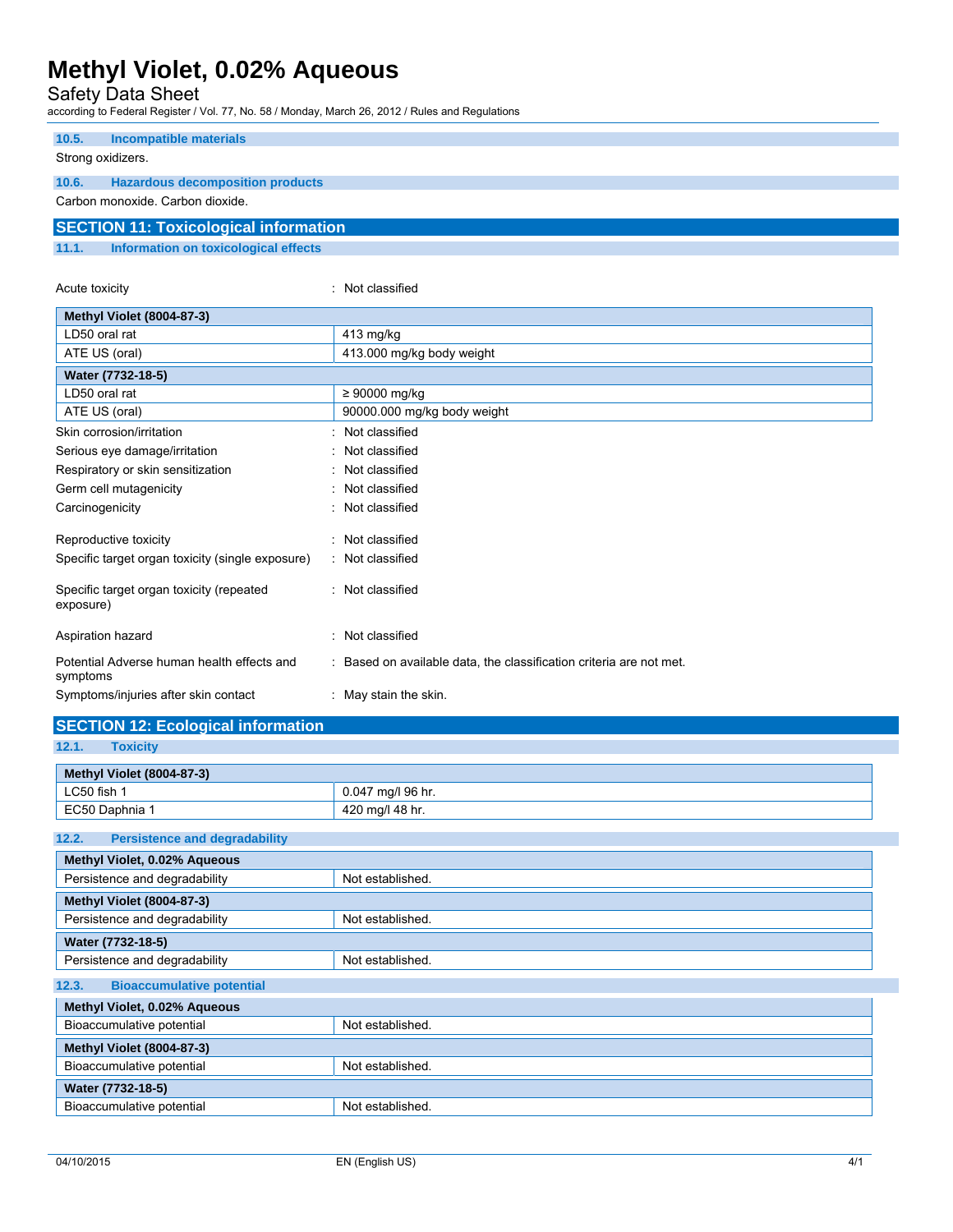Safety Data Sheet

according to Federal Register / Vol. 77, No. 58 / Monday, March 26, 2012 / Rules and Regulations

#### **12.4. Mobility in soil**

No additional information available

| <b>SECTION 13: Disposal considerations</b>               |                              |                                                      |  |
|----------------------------------------------------------|------------------------------|------------------------------------------------------|--|
| Other information<br>: Avoid release to the environment. |                              |                                                      |  |
|                                                          | Effect on the global warming | : No known ecological damage caused by this product. |  |
| 12.5.                                                    | Other adverse effects        |                                                      |  |
|                                                          |                              |                                                      |  |

| 13.1.<br><b>Waste treatment methods</b> |                                                                         |
|-----------------------------------------|-------------------------------------------------------------------------|
| Waste disposal recommendations          | Dispose in a safe manner in accordance with local/national regulations. |
| Ecology - waste materials               | Avoid release to the environment.                                       |

### **SECTION 14: Transport information**

| <b>Department of Transportation (DOT)</b> |                                           |
|-------------------------------------------|-------------------------------------------|
| In accordance with DOT                    |                                           |
| Not regulated for transport               |                                           |
| <b>Additional information</b>             |                                           |
| Other information                         | : No supplementary information available. |

#### **ADR**

No additional information available

## **Transport by sea**

No additional information available

#### **Air transport**

No additional information available

## **SECTION 15: Regulatory information**

### **15.1. US Federal regulations**

All components of this product are listed, or excluded from listing, on the United States Environmental Protection Agency Toxic Substances Control Act (TSCA) inventory

This product or mixture does not contain a toxic chemical or chemicals in excess of the applicable de minimis concentration as specified in 40 CFR §372.38(a) subject to the reporting requirements of section 313 of Title III of the Superfund Amendments and Reauthorization Act of 1986 and 40 CFR Part 372.

| <b>Methyl Violet (8004-87-3)</b>    |                                 |  |
|-------------------------------------|---------------------------------|--|
| SARA Section 311/312 Hazard Classes | Immediate (acute) health hazard |  |
|                                     | Delaved (chronic) health hazard |  |

#### **15.2. International regulations**

## **CANADA Methyl Violet (8004-87-3)**  Listed on the Canadian DSL (Domestic Substances List) **Water (7732-18-5)**  Listed on the Canadian DSL (Domestic Substances List) WHMIS Classification **Uncontrolled product according to WHMIS classification criteria**

#### **EU-Regulations**

No additional information available

**Classification according to Regulation (EC) No. 1272/2008 [CLP]**  No additional information available

**Classification according to Directive 67/548/EEC [DSD] or 1999/45/EC [DPD]**  Not classified

#### **National regulations**